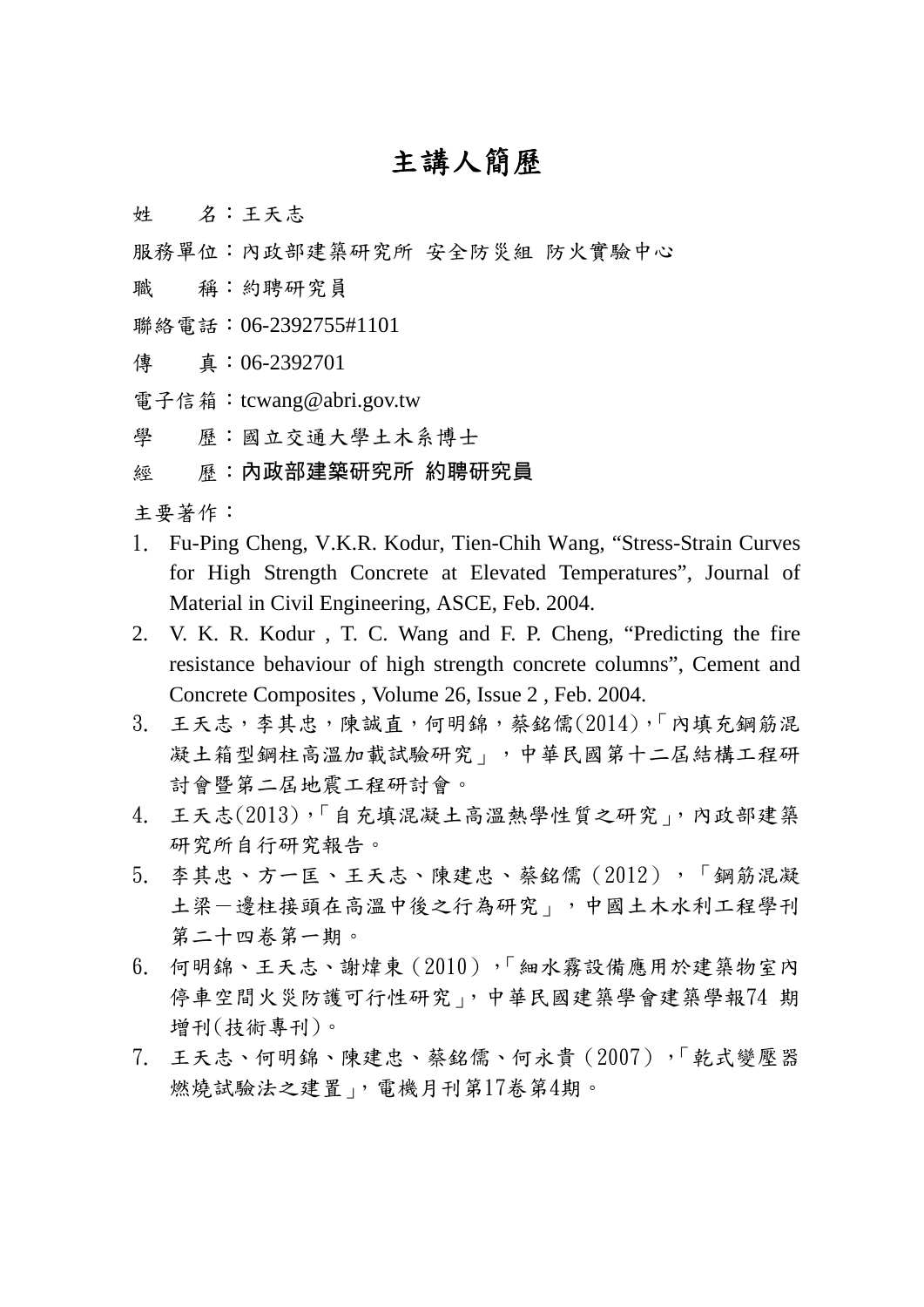## 含剪力釘箱型鋼管混凝土柱火害後性質研究

## 王天志 $1$

#### 關鍵字:鋼管混凝土柱、剪力釘、火害後性質

填充混凝土箱型鋼柱 (concrete-filled box column,簡稱 CFBC) 外部柱板既可作為模板,又可提供混凝土圍束,改善其塑性和韌性;混 凝土則提供柱板之側向支撐,提升構材之強度與韌性,故相當具有經濟 上及環保上的優勢,適合在國內研發、推廣的構材型式。

CFBC 於火災環境下,鋼材具高熱傳導性,易受高溫影響材料強度 損失,而混凝土低熱傳導及高熱容量特性,吸收鋼板的溫度,減緩其溫 度上昇;而高溫冷卻後,鋼板的力學性質及內部混凝土高溫後的強度變 化,另外鋼板殘餘變形是否仍能提供內部混凝土圍束效應以及整體結構 高溫後之殘餘承載力,實關係高溫後構件是否仍能繼續使用或需補強? 因此,CFBC 火害後之性質有必要加以研究了解。

國內的建築結構在設計時,構件尺寸多由地震力控制,故設計出的 構件尺寸也較大,使柱所受之載重比因而較低。由本所近期研究成果(陳 誠直, 2013)顯示, 低載重比的填充式箱型鋼管混凝土柱的耐火時效可 大幅提升,但此低載重比的研究案例仍偏低,故本研究一方面將驗證該 研究成果在低載重比之預測值。

研究結果顯示箱型鋼管混凝土柱於高溫下之耐火時效不如規劃之 預期,顯示所參考之文獻耐火時效公式之適用性,值得進一步探討修 正,以提升該公式之準確性,同時需深入研究火害後的相關性質行為。

<sup>1</sup> 內政部建築研究所安全防災組防火實驗中心 約聘研究員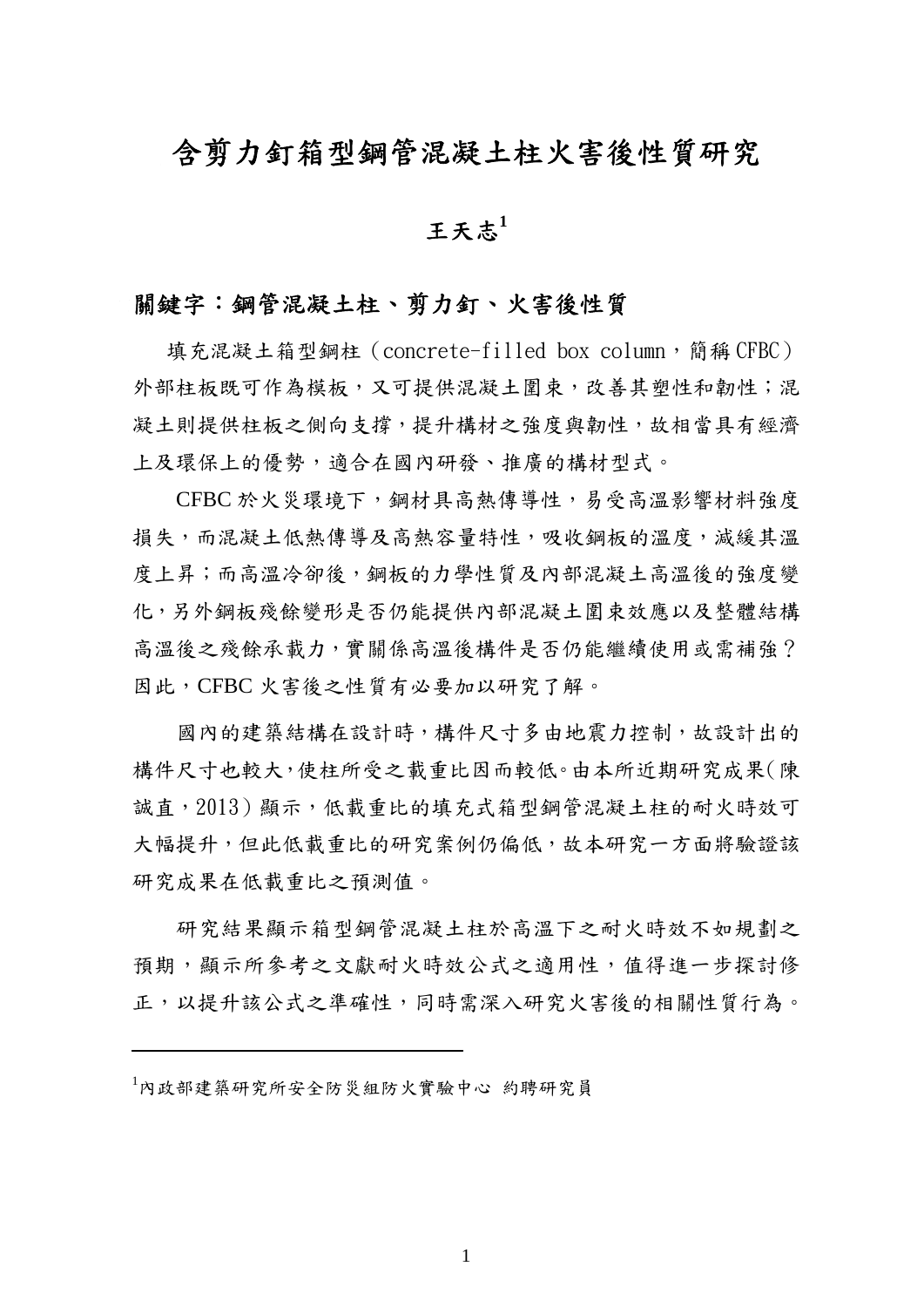## **Keywords**:**concrete-filled column, shear stud, character of specimen after fire**

In recent years, concrete filled steel box columns (CFBC) are usually used in engineering practice. When filled composite columns are subjected to axial compression at elevated temperatures, different material properties will cause discrepancy in strength degradation and thermal expansion of the materials. Even the column doesn't collapse during fire, the residual strength is a main concern performance. To evaluate the member needed to repair or replace? This work investigates effects with/without shear stud on the character of CFBC after fire.

This study explored the research results from literatures and, accordingly, designed two CFBC specimens. Experiment was conducted to investigate the behavior of the CFBC specimens, with or without shear stud on the behavior after fire. Additionally, the test results also can re-exam the suitability of the reference design equation for the low-ratio loading cases.

The test results showed that the existence of shear stud doesn't has evidence effect on the fire resistance. After high temperature, the tensile strength of steel plate decrease about 10.2 % compare to room temperature, it propably decrease the residual strength of column. But the residual compressive strength of concrete doesn't show any decrease. These two specimens were failue during the 1 hr heating test, it shows the shorter fire resistance compare with the design.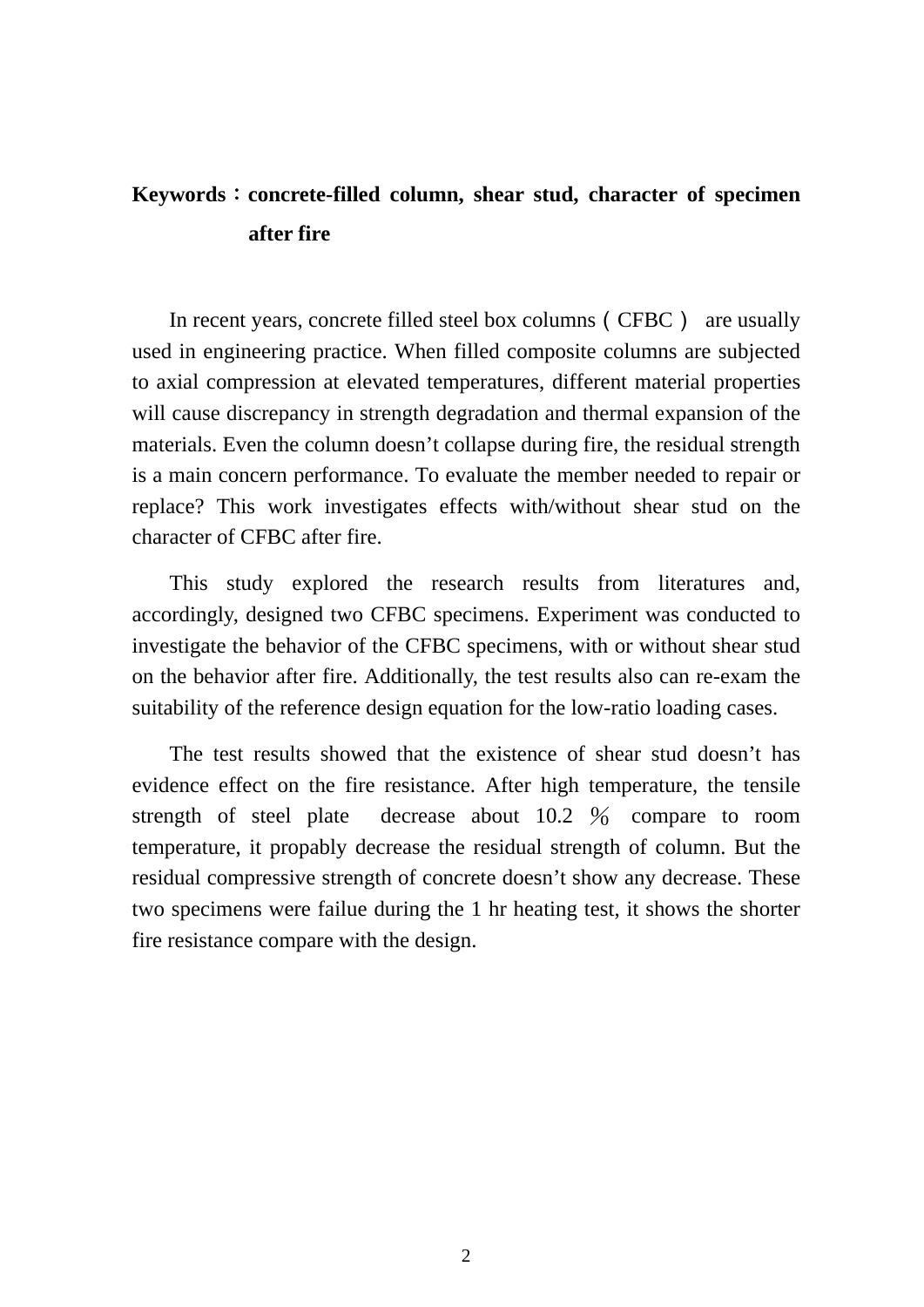### 壹、緒論

#### 一、研究動機與目的

填充混凝土箱型鋼柱 (concrete-filled box column, 簡稱 CFBC) 柱板既可作為模板之功能,降低營建材料使用量,又可提供混凝土圍 束,改善其塑性和韌性;混凝土則提供箱型鋼柱柱板之側向支撐,避免 或延緩鋼板發生局部挫屈,提升構材之強度與韌性,故相當具有經濟上 及環保上的優勢,適合在國內研發、推廣的構材型式。

 CFBC 構件於火災環境下,鋼材具較佳熱傳導性,易受高溫影響材 料強度損失,而混凝土低熱傳導及高熱容量特性,吸收鋼板的溫度,減 緩其溫度上昇,使耐火性較鋼材佳;溫度的改變使熱性質不同之兩材料 導致柱構件結構行為更為複雜;而高溫自然冷卻後,鋼板的力學性質能 相當程度的恢復,而內部混凝土則依受火害時間長短,影響其高溫後的 強度變化,另外在高溫後,鋼板殘餘變形是否仍能提供內部混凝土圍束 效應,以及整體結構高溫後之殘餘承載力,實關係高溫後構件是否仍能 提供支撐載重的能力,又或者構件該如何補強?因此,CFBC 火害後之 性質有必要加以研究了解。

針對填充型合成構件防火性能設計之規定、試驗及相關研究,目前 國外已有相當程度之成果;構件防火設計規範,如歐洲 Eurocode (2005) 與美國 AISC (2010)等規範已增加火災高溫下之結構設計章節,並制定 高溫下材料性質;耐火試驗方法,如 ISO 834(1999)、BS 476(1987)、 ASTM E119(2000)及 UL 263(2003)等規定構件進行耐火試驗。而 國內亦有相關防火規定及研究成果,如建築物構造部分耐火試驗法 CNS 12514(2010)、建築技術規則(2012)、建築物構造防火性能驗證 手冊(2005)等,近幾年來相關研究成果及研究報告也陸續有學者發表。 但在此類型構件逐漸能經由適當的設計,於火災高溫下持續承擔荷重而 不造成倒塌,則後續所要面對的就是其殘餘強度的性能如何?此部分的 研究仍甚為缺乏,故本研究將參考文獻,依所建議的 CFBC 耐火設計,

3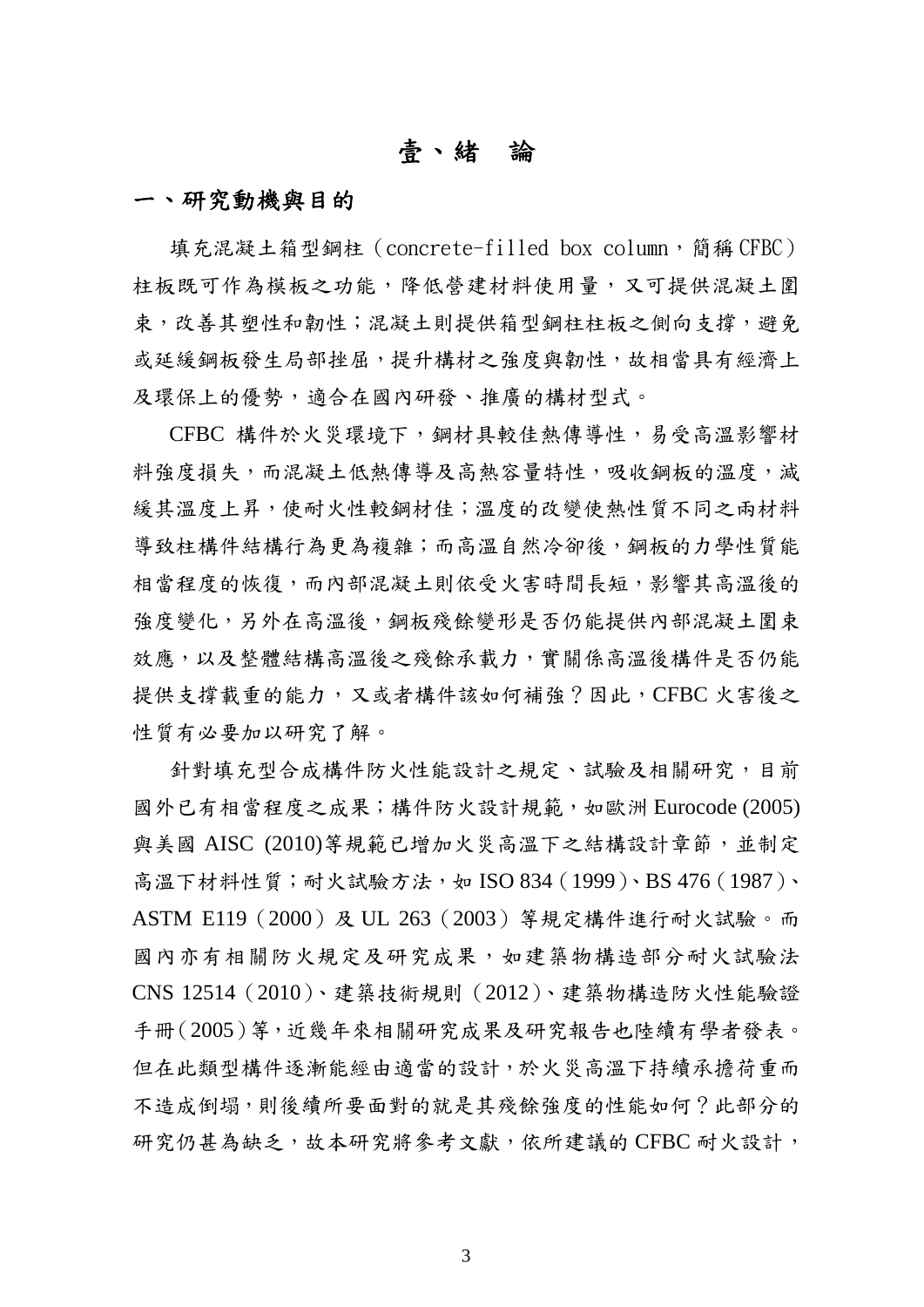驗證該研究成果在低載重比之預測值,另方面探討剪力釘對火害後鋼板 之圍束效應的影響等。

#### 貳、研究內容

 研究進行蒐集和彙整國內外相關設計規範與文獻,瞭解影響填充型 鋼管混凝土柱構件火害後性能之參數,參考鋼骨鋼筋混凝土構造設計規 範進行設計與製作,試體分有、無配置剪力釘為主要研究參數。再以實 驗方法探討填充型箱型鋼柱在火害高溫過程之斷面溫度分佈、軸向變 形,俟其冷卻後,進行鋼板拆除,觀察混凝土完整性及鋼板與混凝土之 間圍束情形,同時進行混凝土鑽心及鋼板抗拉強度試驗試片之擷取,探 討其火害後的殘餘強度等性質。

試體參照本所102年度委託研究計畫成果,規書在低載重比、無防 火被覆、無添加鋼筋下,能達到 1 小時防火時效之箱型鋼管混凝土柱試 體,各分為有、無含剪力釘形式。加熱試驗時施加0.28設計載重,參照 CNS 12514「建築物構造部分耐火試驗法」之相關規定進行填充型箱型 鋼柱加熱 1 小時或至試體破壞,然後俟其冷卻後予以進行各項性質觀察 及實驗,試體編號如表 1 所示。

試體設計主要參考我國「鋼骨鋼筋混凝土構造設計規範與解說」。試 體鋼骨部分採用SN 490B規格鋼材,其降伏強度為 406 N/mm<sup>2</sup>, 抗拉強度 為 553.5 N/mm<sup>2,</sup>伸長率為 22.25%,箱型鋼柱乃由4片厚 12 mmx長 3000 之鋼板以全滲透開槽銲接組合;開槽型式為單斜槽,開槽角度為35度, 根部間隙為 7 mm, 並於接合間隙處裝設背墊板。鋼柱內均為填充高流 動性純混凝土。柱試體尺寸、斷面圖、試體製作及熱電偶位置圖分別如 圖 1~圖 4 所示。內灌混凝土採高流動性混凝土,設計坍流度為 65~75 cm, 粗粒料標稱最大粒徑為 19 mm, 水膠比為 0.35, 28 天之標準圓柱 試體抗壓強度約為 434 kgf/cm<sup>2</sup>,試驗前抗壓強度則為 503 kg/cm<sup>2</sup>。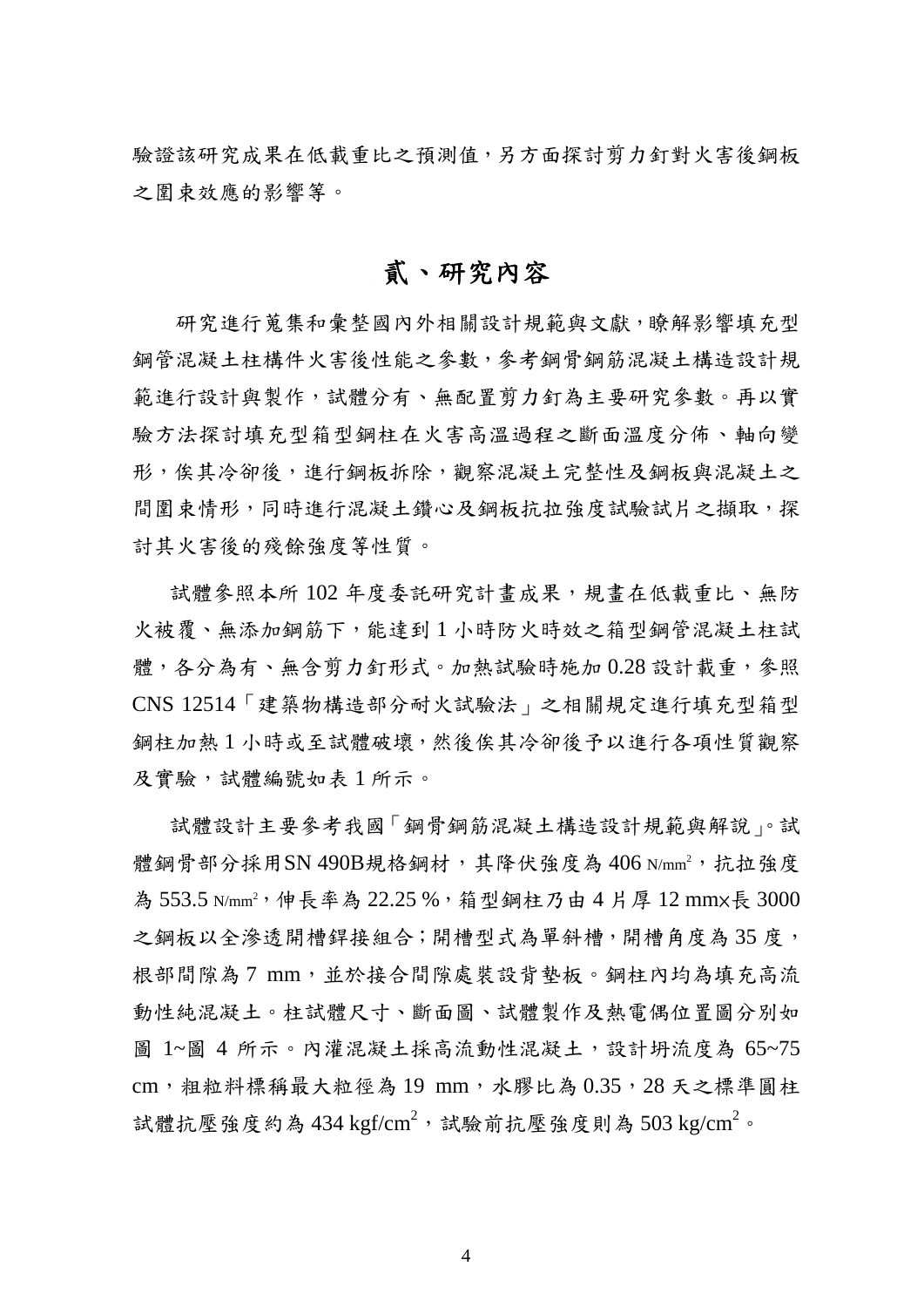表 1 試體規劃

|                                  | 試體編號        | 斷面尺寸 BxHxt (mm)            | 施加載重比 |
|----------------------------------|-------------|----------------------------|-------|
|                                  | <b>SRC</b>  | $400 \times 400 \times 12$ | 0.28  |
|                                  | <b>SSRC</b> |                            | 0.28  |
| 備註:柱常溫承載力由 SRC設計規範計算(資料來源:本研究整理) |             |                            |       |



單位:mm



圖 1 柱試體尺寸(資料來源:本研 圖 2 試體斷面圖(資料來源:本研究 究整理)

整理)

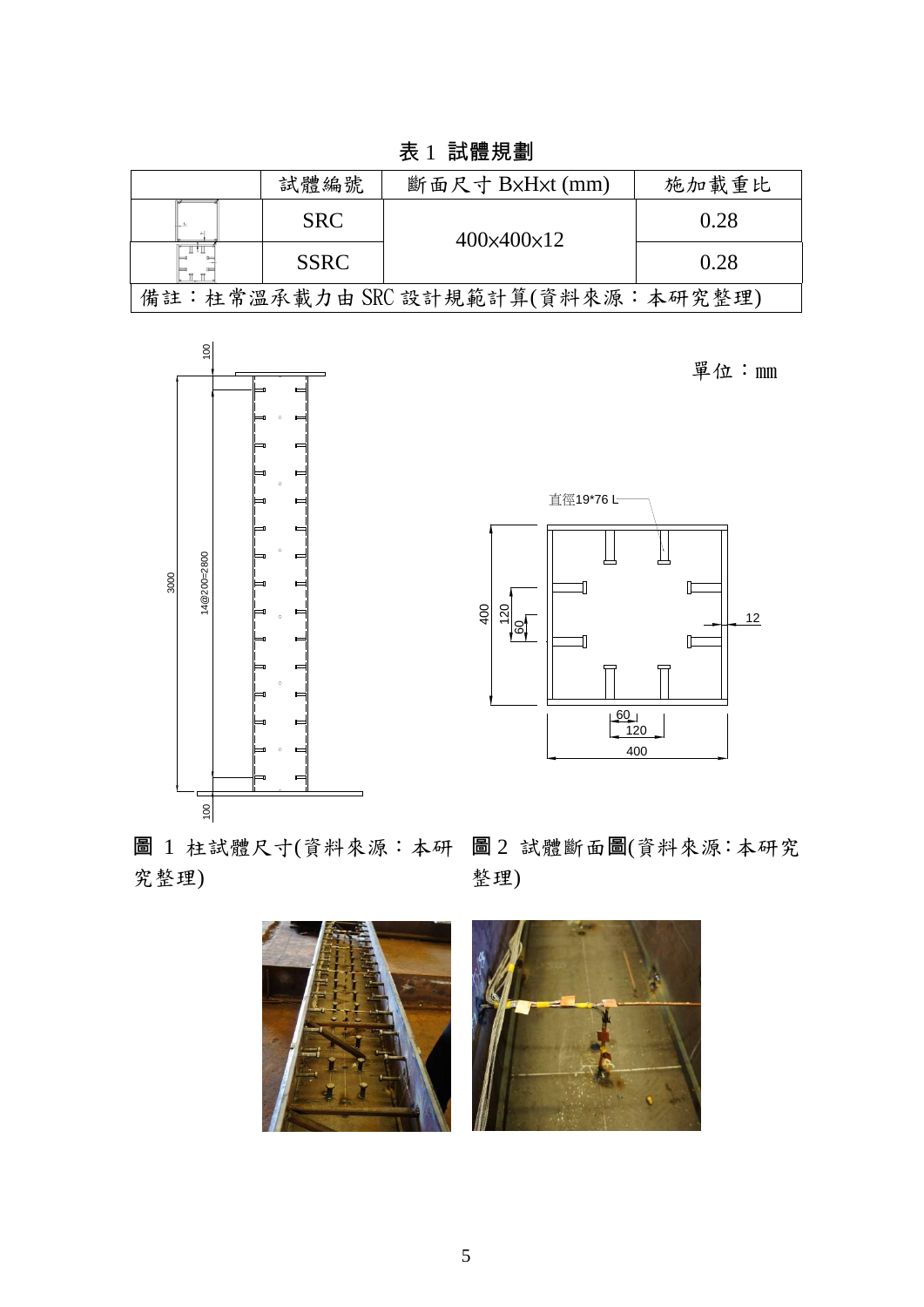

圖 3 剪力釘及熱電偶(資料來源:本研究拍攝)

圖 4 填充型箱型鋼柱試體之溫度測點分佈(資料來源:本研究整理)

# 參、研究發現

依據試驗前混凝土抗壓強度 503 kg/cm<sup>2</sup>, 計算得鋼柱設計受壓強度 為1017 噸,取 0.28 倍鋼柱設計受壓強度得試驗載重為 285 噸,此載重 於加熱試驗過程前 15 分鐘完成加載,並在加熱試驗過程中保持荷重不 變,加熱試驗後兩支試體外觀則如圖 5 所示。試驗結果兩支試體分別於 加熱過程 56 分鐘(SRC)及 50 分鐘(SSRC)時破壞,未能達到原先設定之 1 小時加熱。相關試驗量測數據討論如後。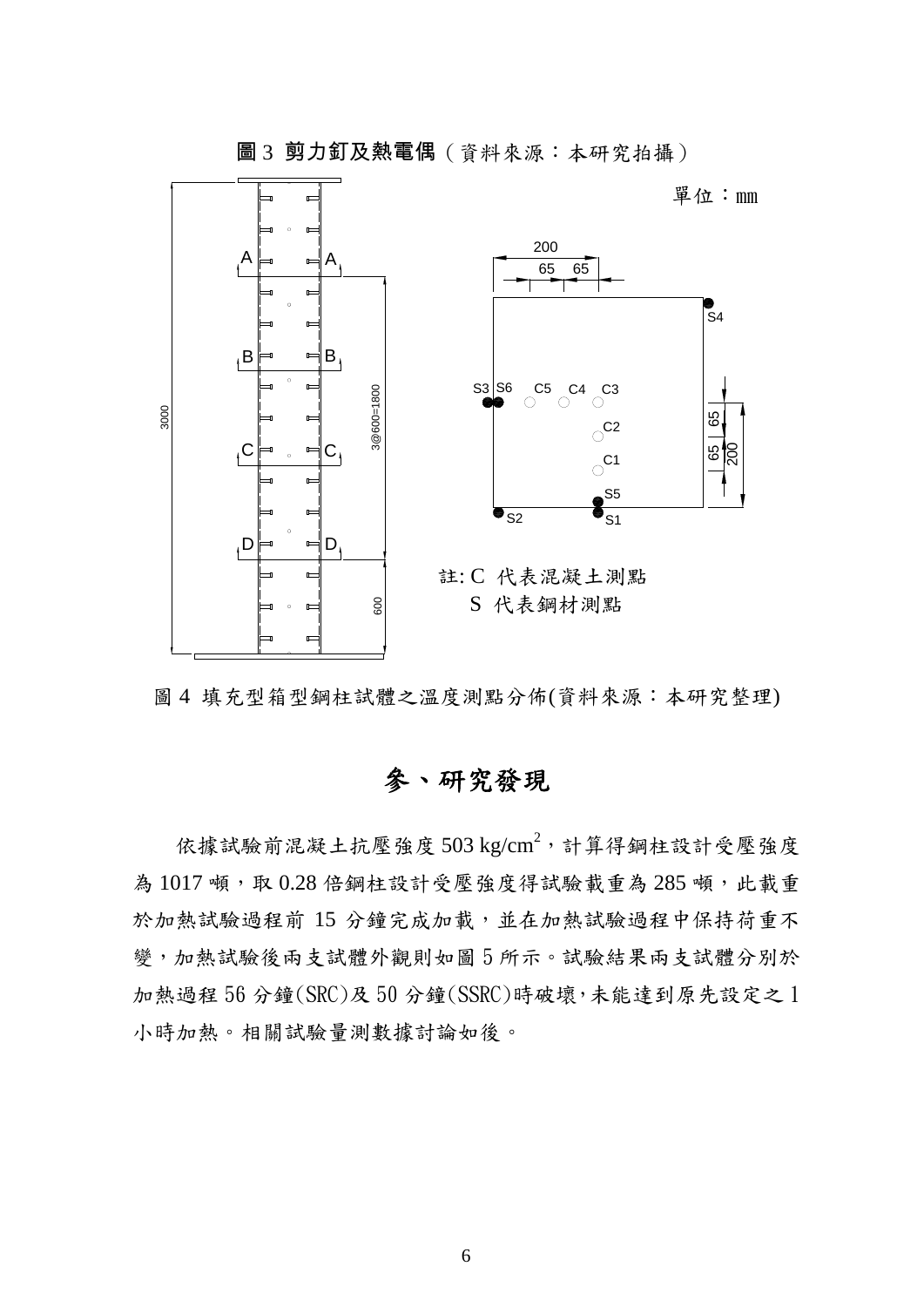

圖 5 試體加熱後情形(左:SRC; 右:SSRC)(資料來源:本研究拍攝)

加熱試驗過程斷面各測點溫度隨時間變化歷程,如圖 6 及圖 7 所示。 SRC 試體溫度歷程在試驗時間約 18~28 分鐘間,有異常上升現象,對比 爐內加熱溫度並未有此現象,推測可能原因為測溫信號受到干擾所致。 SRC 試體鋼板溫度分布有較大發散,但整體來看,鋼板溫度隨爐內加熱 開始上升,在100℃附近並未見其他研究常有之溫度平台,且試驗過程 均未有異常聲響出現,推測試體內部水氣移動及蒸發有較順暢的通道, 降低混凝土爆裂的現象發生。鋼板溫度隨爐溫持續上升,至試體破壞時 鋼板最高溫度約在 750~800 ℃之間,此時爐溫約 900 ℃。試體內部混 凝土溫度則約在 16 分鐘後才開始緩慢上升,混凝土的溫升反應就有明 顯的溫度平台出現,溫度上升至100℃之後幾乎保持不變,代表內部水 氣至試驗結束仍未完成移動或完全蒸發。SSRC 溫度歷程與 SRC 試體相 似,試體上下兩斷面溫度稍微偏低,可能受邊界加熱及本身導熱影響,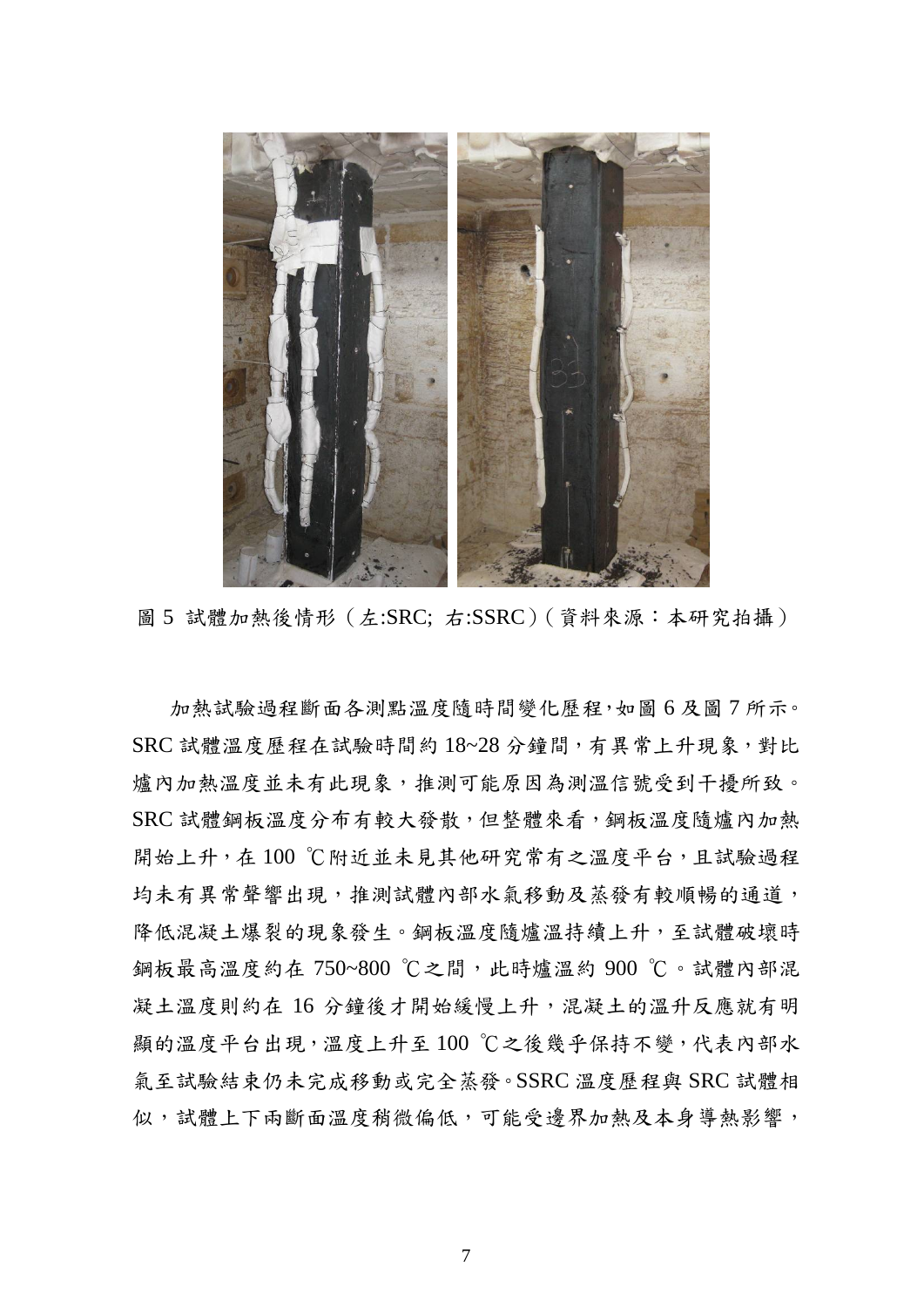中間斷面溫度在試驗結束時約在 800~850 ℃。整體來看,SSRC 試體鋼 板溫度比 SRC 試體略高一些,但兩者在試驗結束時之溫度,皆代表鋼 板強度已降低至無法提供承載之能力,載重幾乎都移轉至混凝土承受。 另外在混凝土溫度兩者最高溫幾乎都只有 100 ℃左右,依照多數文獻混 凝土在 100 ℃高溫後強度幾乎不變,甚至有提高現象,但對照試體未能 達1小時加熱時間,柱構件承載計算仍值得進一步探討研究。



(資料來源:本研究整理)

加熱試驗過程試體軸向變形如圖 8 所示。試驗開始爐內溫度依標準 曲線加熱,試體軸向變形約 2 分鐘後開始有明顯隨溫度上升而產生膨脹 變形,初期 10 分鐘兩試體軸向變形幾乎一致, SRC 試體至加溫 24 分鐘 達最大膨脹變形為 12.55 mm, 此時平均爐溫為 796 ℃, 鋼板溫度約 600  $^{\circ}$ C; SSRC 試體則於加溫 27 分鐘達最大膨脹變形為 12.02 mm,此時平均 爐溫約為 820 ℃, 鋼板溫度則約 600~650 ℃。過最大膨脹伸長量後試 體直接轉為壓縮,但在此壓縮階段兩試體之行為反應有很大不同,SRC 試體較快速反向壓縮至原長度,之後則緩慢壓縮,其壓縮速率保持穩 定,直至 56 分鐘試體徒然破壞;而 SSRC 試體過最大壓縮量後則呈現稍 微緩慢壓縮,壓縮至原長度後速率則開始加速,直至 50 分鐘試體破壞。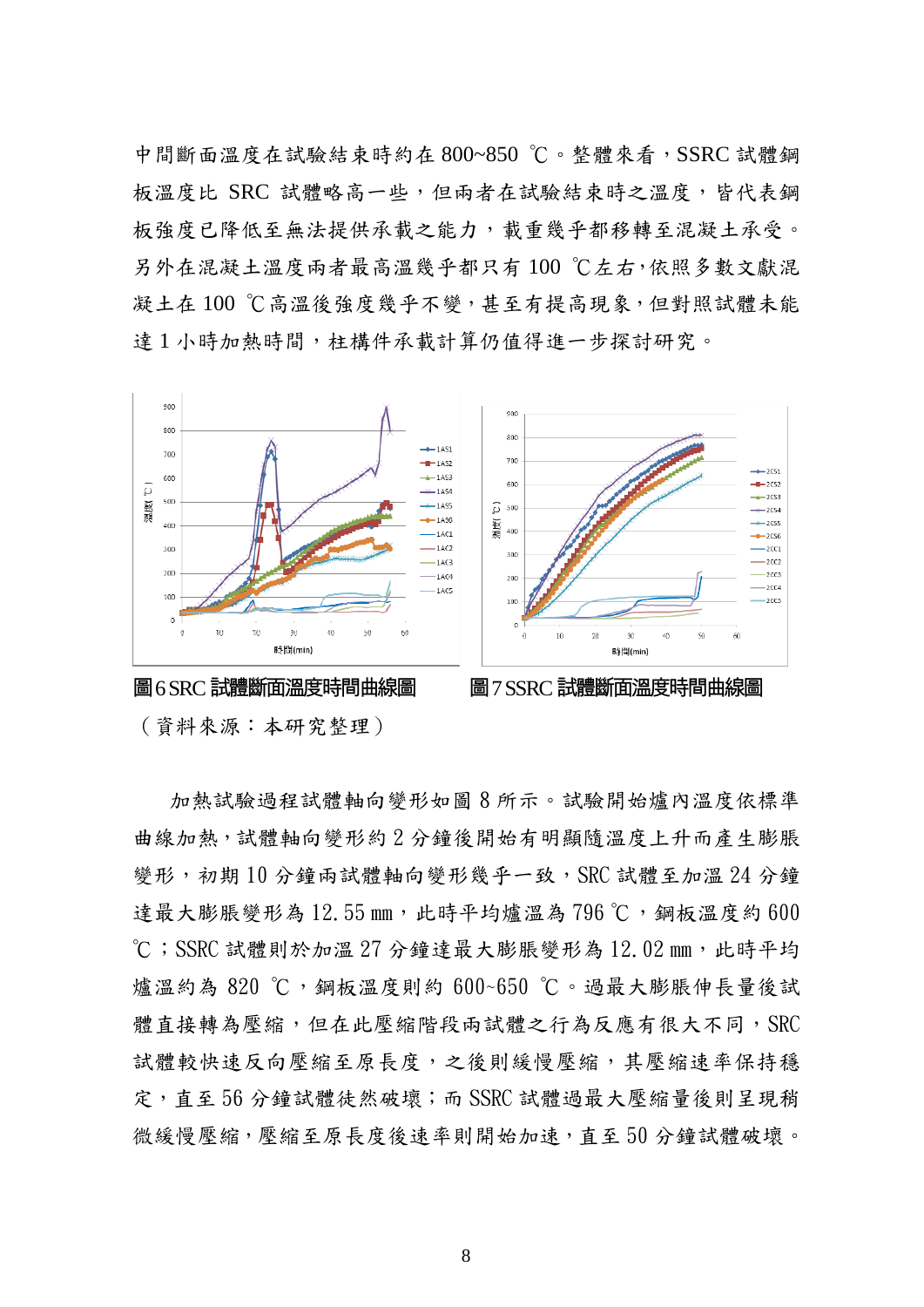

圖 8 SRC 及 SSRC 試體軸向變形-時間曲線圖

(資料來源:本研究整理)

因為兩支試體皆於 1 小時加熱過程內破壞,未能達到原訂的耐火時 效,無法進行火害後殘餘強度試驗,因此對於加熱冷卻後試體鋼板裁切 及混凝土鑽心取樣,以盡可能多了解相關影響因素。試驗後試體內部情 形如圖 9 所示。



圖 9 試體試驗後內部混凝土情形(資料來源:本研究拍攝)

由加熱曲線可知試驗最高爐溫約為 900 ℃,而兩次試驗各斷面鋼板 溫度則約介於 750~850℃,試驗後於柱試體中段擷取鋼板後製作抗拉試 片(圖 10),試驗結果其降伏強度為 326.6 N/mm<sup>2</sup>,抗拉強度為 497.2 N/mm<sup>2</sup>,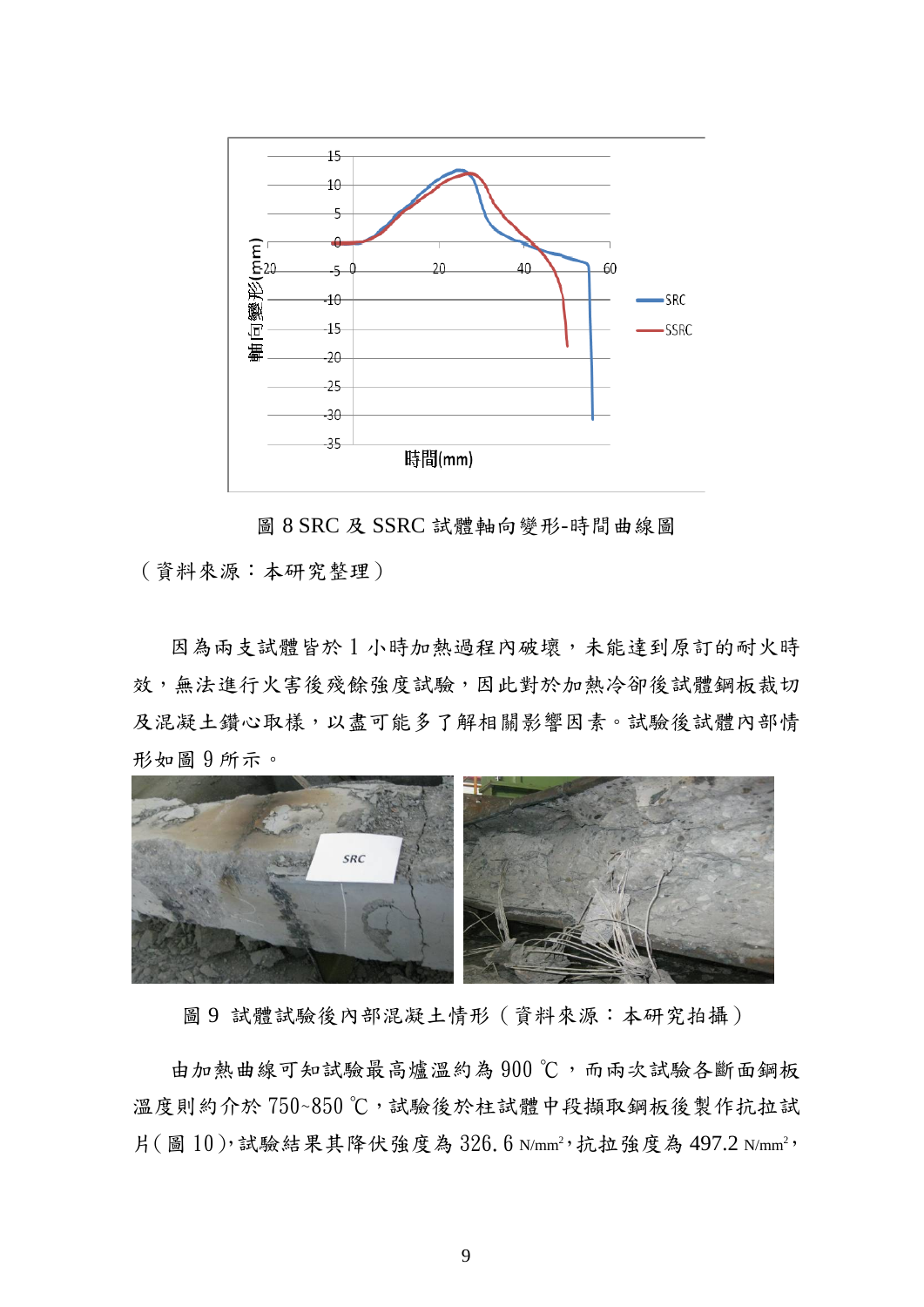伸長率為 25.3 %,試驗後抗拉試片如圖 11 所示。加熱後鋼板力學性質 雖仍符合CNS 13812 裡有關SN 490B數值之範圍,但鋼板降伏強度與常溫 值相較有明顯的下降約 19.6 %,而抗壓強度則約下降 10.2 %,伸長 率則約增加 13.6%。由抗拉試驗結果可發現,SN 490B鋼材在受高溫後, 其力學性質無法恢復常溫的強度性質,勢必會降低CFBC鋼柱火害後之軸 向抗壓強度。



圖 10 試驗後鋼板取樣 调 21 圖 11 鋼板試驗後情形 (資料來源:本研究拍攝)



另外由兩次試驗各斷面內部混凝土溫度則僅約為100℃,試驗後同 樣於柱試體中段鑽心(如圖 12 所示)製作混凝土抗壓試體。加熱試驗 後混凝土抗壓強度平均約為  $484 \text{ kg/cm}^2$ , 約為試驗前強度的  $96\%$ 。



圖 12 混凝土鑽心取樣(資料來源:本研究拍攝)

兩支試體加熱試驗後 4 個面向外觀如圖 13 及 14 所示。觀察試體軸 向有極輕微彎曲變形,破壞主要仍由壓縮變形造成。試體表面鋼板有局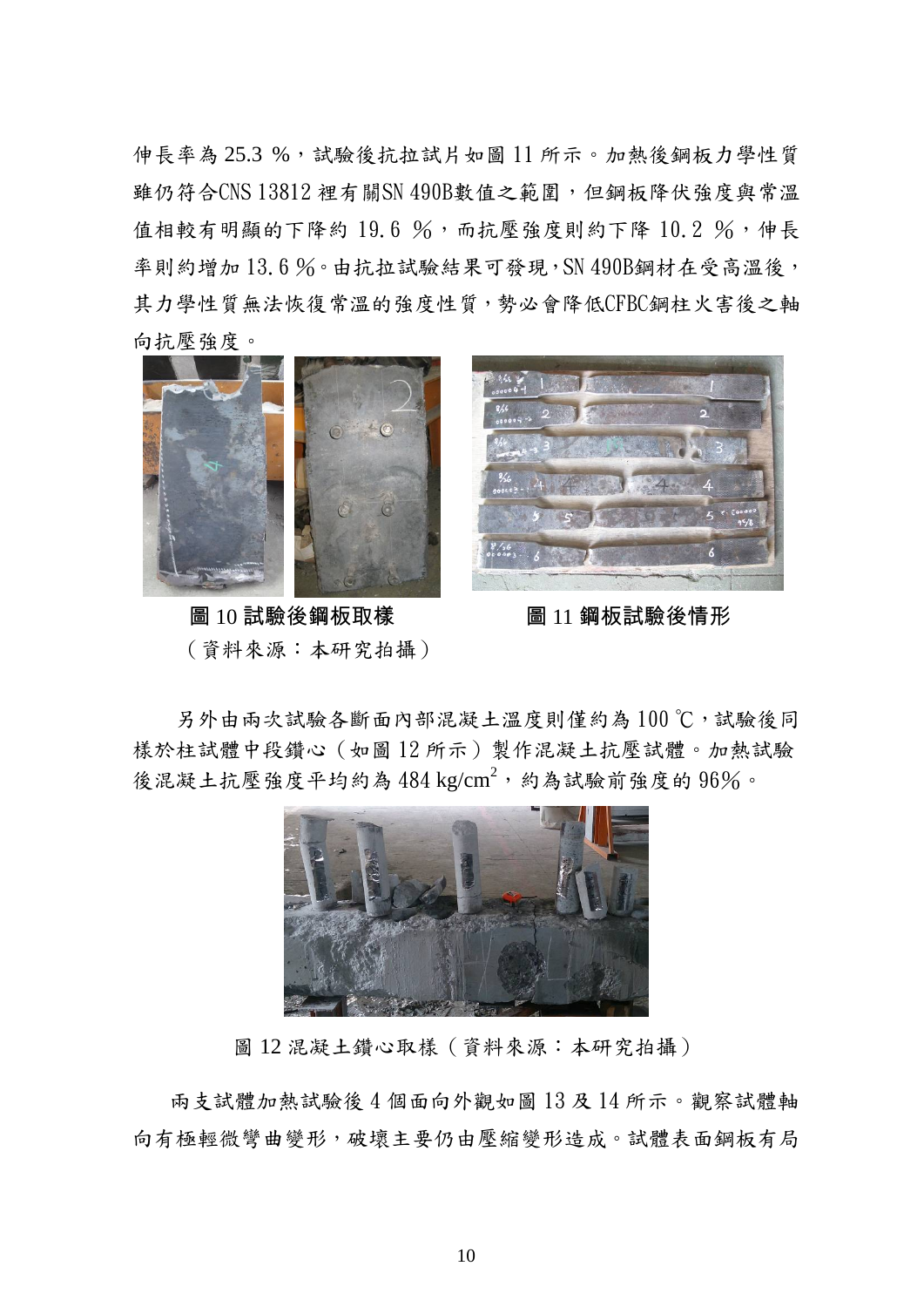部挫屈突起,藉由突起處透氣孔觀察,可發現該處混凝土有壓碎情形。 而剪力釘對試體鋼板之挫屈突起有些微抑制效果。



圖 13 SRC 試體試驗後外觀(資料來源:本研究拍攝)



圖 14 SSRC 試體試驗後外觀(資料來源:本研究拍攝)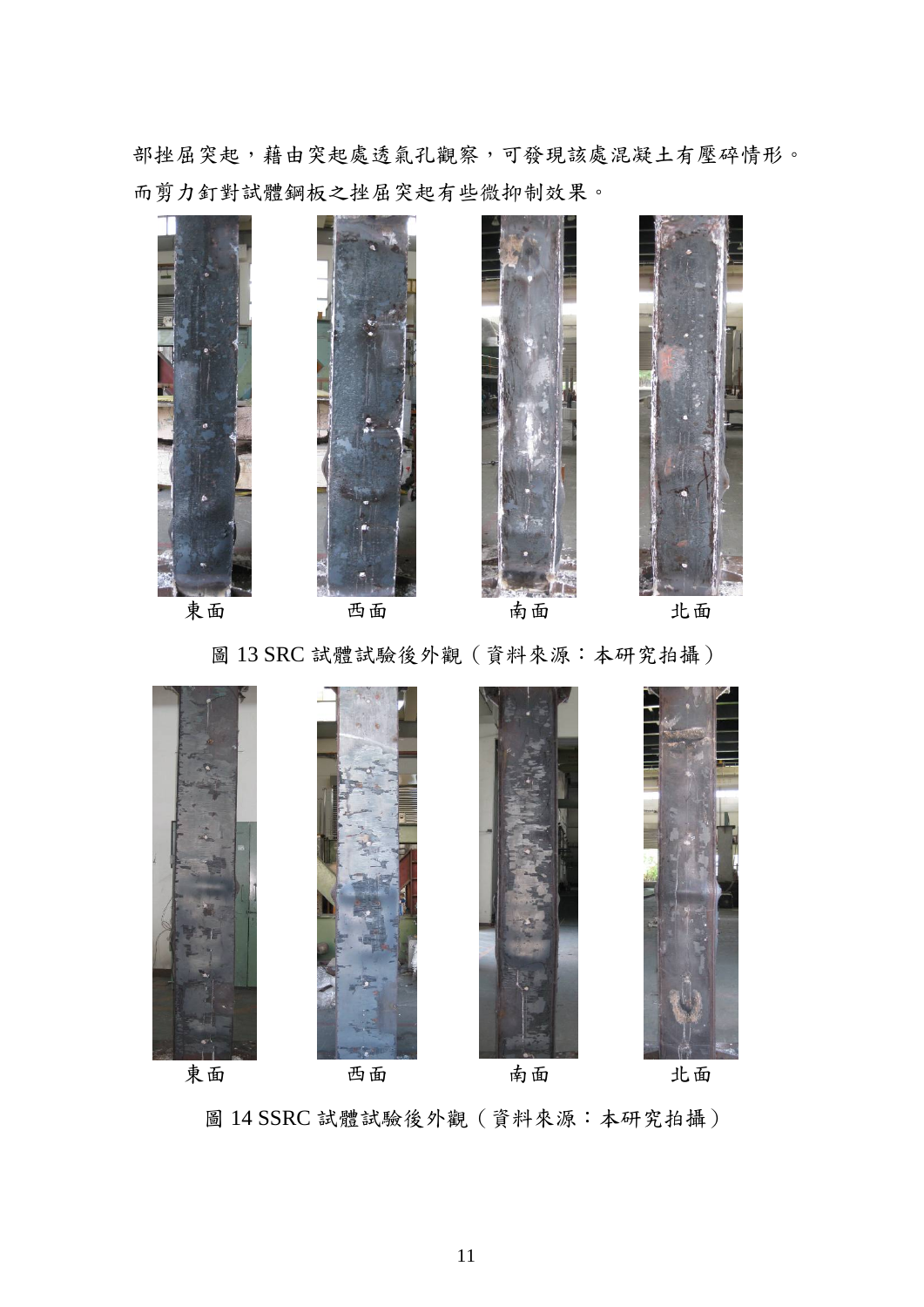#### 肆、結論

- 1. 本次研究的兩支試體原規畫在施加0.28倍設計載重下能承受1小時 加熱,但試驗結果分別在50分及56分鐘即破壞,其可能原因約可歸 納出以下兩點:(1)混凝土抗壓強度的高估,在柱試體強度計算時 ,混凝土抗壓強度係由與柱試體製作時同時澆灌的抗壓試體,此試 體則置於水中養護1個月後再改置於空氣中直至試驗進行,所以此試 體之強度發展可能會高於箱型鋼管柱內混凝土之強度,造成在計算 柱試體強度時高估了混凝土所能提供的承載。;(2)試體規劃設計 所參考的試體耐火時效計算公式文獻資料,其係多由內含鋼筋的箱 型鋼柱試驗資料所推導而出,雖然該公式適用範圍未排除箱型鋼柱 內灌純混凝土之適用,但本研究結果顯示該公式對於內灌純混凝土 之耐火時效估算,值得進一步探討其適用性。
- 2. 依據文獻(陳誠直,2012)顯示,含剪力釘箱型鋼管混凝土柱高強 度混凝土,相較無剪力釘試體可略增加耐火時效,但本研究顯示相 反結果,且從相關溫度分布、火害後材料強度試驗分析,發現有無 剪力釘對箱型鋼管混凝土柱的耐火時效之影響不明顯。
- 3. 加熱冷卻後鋼板力學性質雖仍符合CNS 13812裡有關SN 490B數值之 範圍,但鋼板降伏強度與常溫值相較有明顯的下降約19.6%,而抗 壓強度則約下降10.2 %,伸長率則約增加13.6 %。由結果可發現 SN 490B鋼材在受高溫後,其力學性質無法恢復常溫的強度性質,勢 必會降低CFBC鋼柱火害後之軸向抗壓強度。
- 4. 內部混凝土加熱冷卻後(所受溫度僅約100℃),試驗後混凝土(鑽 心取自試體內部)抗壓強度試驗結果約為試驗前強度的96%,未有 明顯下降,但此係與有養護的圓柱試體抗壓值進行比較,因此若與 試體內部試驗前強度相較,其比值有可能未見下降或略微上升。意 即混凝土強度在此加熱時間內,火害後其強度應無明顯下降而導致 柱試體之破壞。